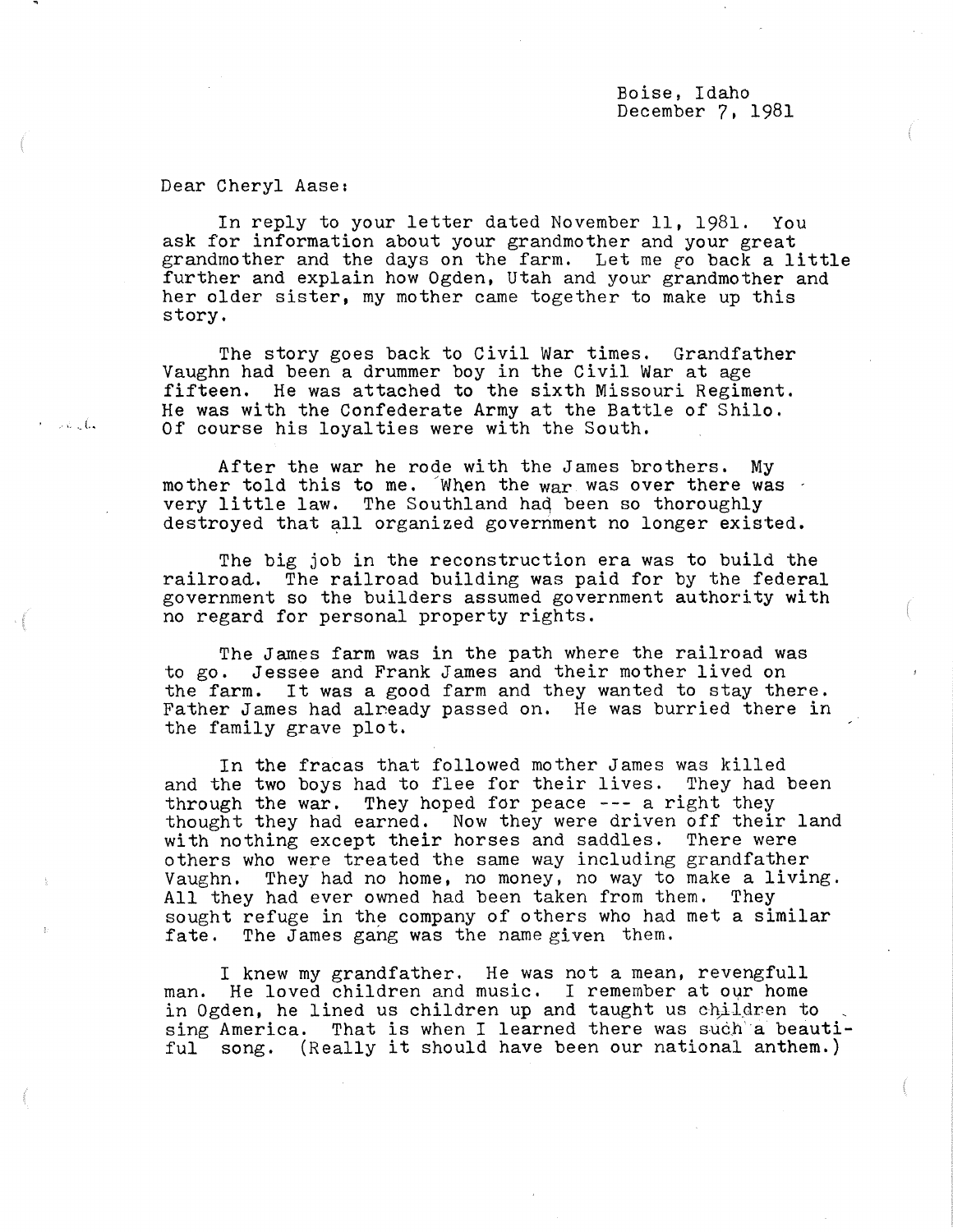Grandfather was a good man trying to survive in troubled times. The so called James Gang didn't last long. Not over a year and a half. Most of them went west to Colorado.

The war left its scar on both the Northerner and Southerner. The victorious northerner still looked upon the South as their enemy and they were very much inclined to "strut their stuff" from their advantageous position. The defeated South was trying to survive in a hostile world.

General Sherman, looking back on the carnage and destruction of his march from Atlanta to the sea gave us his famous quotation, "War is Hell."

There is more that could be written about grandfather Vaughn but we will leave it here and write about grandmother Vaughn.

Grandmother was a dear sweet grandmother to me. After I left home I wrote to grandma often. Folks would say to me at times, "You write to your grandmother more often then you write to your own mother."

Grandma Vaughn was born in Warwick, England. Name, Mary Ann Robbins. She was a member of the Lord Goldring If she had stayed in England she might have been heir to an estate. Her father was an educated man. He and his wife and three daughters came to America. He was a civil engineer and was an employee of the Denver and Rio Grand railroad. He was headquartered in Salt Lake City. That is where he made his home and that is where he is buried.

Daughter Caroline joined the Morman Church. What her name was I don't know. I can't recall that I ever knew. I do remember being at her home once. More than that I do not know. Daughter Caroline had a better life than her other two sisters. Maybe her affiliation with the church is the reason.

Sarah married, more than that I do not know. I don't think there were any children came to that marriage. Sarah was a beautiful woman. She came to our home in Ogden with was a beautiful woman. She came to our nome in oguen with<br>Grandma one time that I remember. It might have been more than one time.

Mary Ann Robbins was my grandmother's name. (I think) What I am writing is all from memory. There might be some inaccuracies. She was always grandma to me. I have a picture of Grandma. As I remember my grandmother, she was a very beautiful woman.

True beauty comes from within. It is a reflection of True beauty comes from wrthin. It is a reflection of<br>the soul. It makes the face shine. It surely does but beauty

2.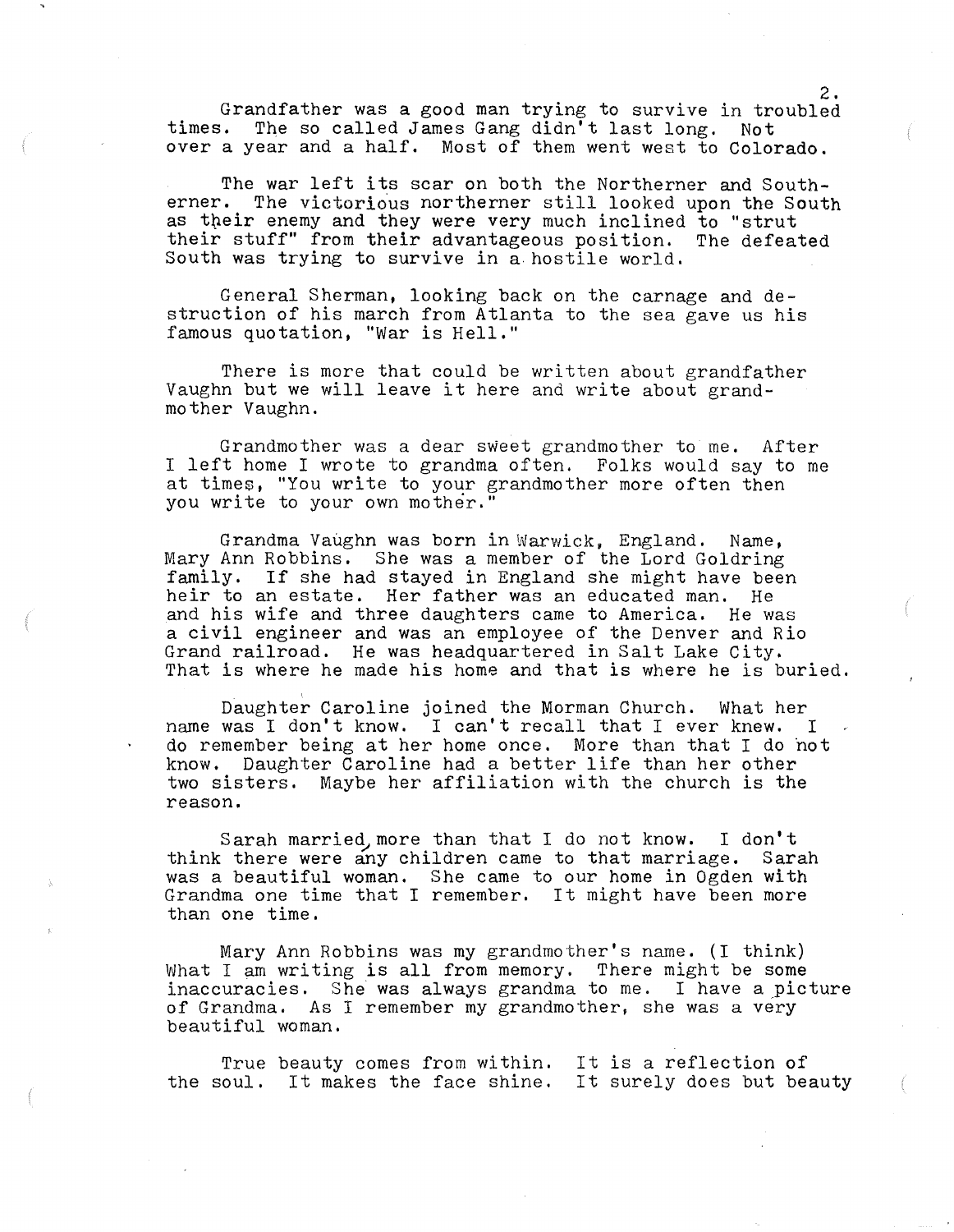is character, a sense of duty and love. Grandma Vaughn is a story of love beyond belief.

Grandma Vaughn came across the plains from Independence, Missouri, with a wagon train. She never knew, for sure, how old she was. In that long wearisome journey scarlet fever was taking its toll. She lay in a bed on top of the trumphery it was necessary to have on a journey like that.

Grandfather Vaughn (he would be great grandfather to Cheryl Aase to whom this letter is written), his name James Alexander Vaughn and Mary Ann Robbins met in Gunnison, Utah. They were married there and that is where my mother was born.

In writing a story like this where names are given according to their relationship, the writer might know what he means but the reader can very easily get lost. There are five generations involved in this story. The words grandma or grandpa are used to designate the relationship to the writer. The writer is the third generation in this story. I have tried to write the story so the reader can understand. If the designations are confusing I will have to beg forgiveness.

It would seem that both Grandpa Vaughn and his bride, Mary Ann Robbins had enough adventure to last a lifetime. mary Ann Robbins had enough adventure to last a lifetime.<br>Grandpa Vaughn had seen war at its worst. There were thirty thousand soldiers left dead on the battlefield at Shilo.

Grandma Vaughn, to use her new name, had journeyed from Warwick, England, to Salt Lake City, Utah, before the railroads.

For them the big adventure of life was just beginning. I have heard my mother tell of life in the early days. Moving was the thing they did most. Soon after mother was born the Vaughns moved north to Idaho and from Idaho to Star Valley, Wyoming. Then back and forth till there was no way to keep account of the many moves they made.

They never owned a home. Grandpa Vaughn never had a job. Life for them was a series of moves. Grandma was a small woman. I don't think she ever weighed a hundred pounds at any time. Through those years of moving and living without<br>Grandma Vaughn became the mother of twelve schildren. Grandma Vaughn became the mother of twelve

My mother was the oldest. Mary Ann was her name. Same as her mother (I am not sure about the Ann part of the name.) Phoebe was the second child. Aunt Phoebe, like my mother, was a beautiful woman.

Alex was third, then Will, then George, Roy, Guy, Gordon, Leonard. After seven boys came Ethel and Bernice. Then another boy, Noel.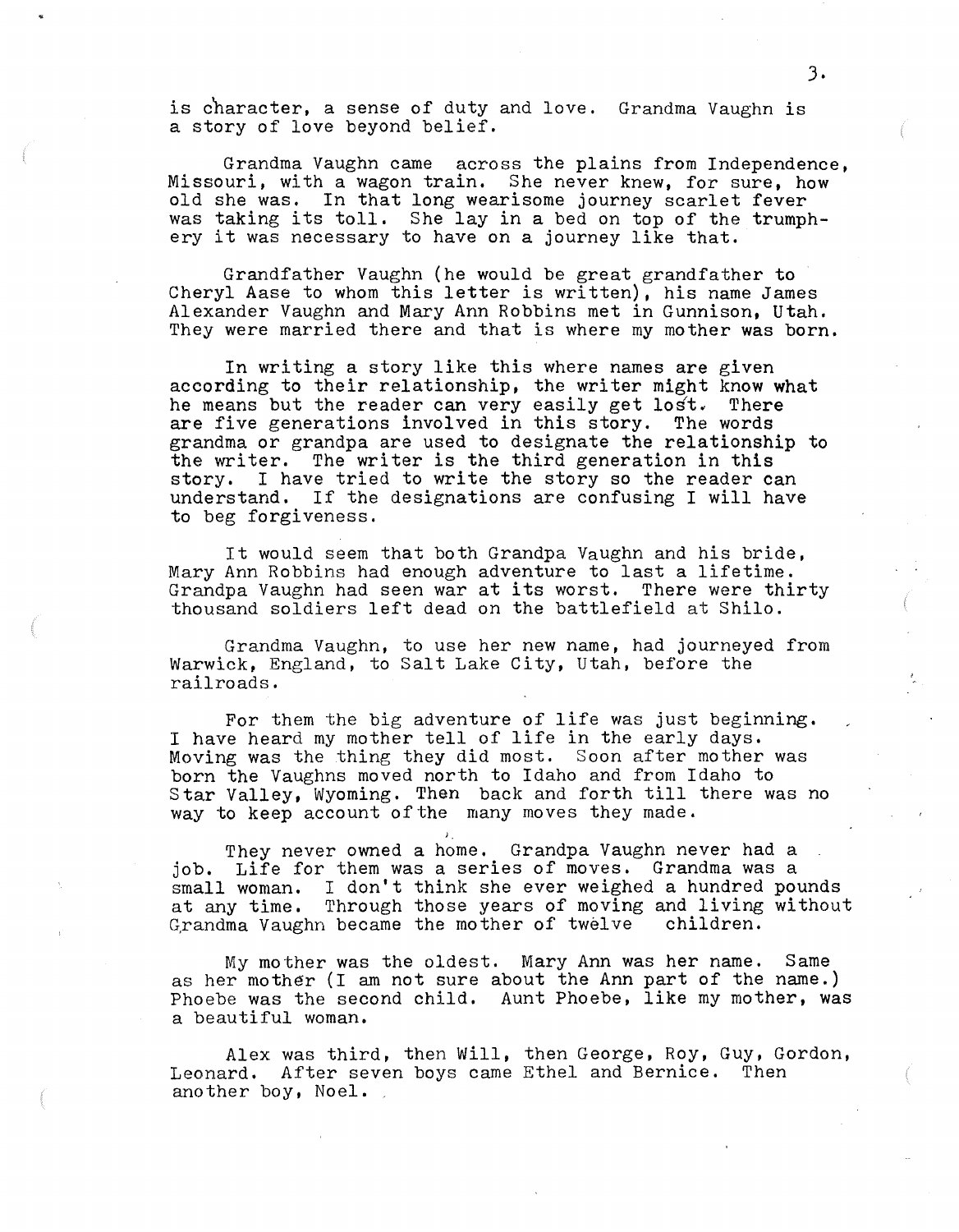I, myself, the writer was eighty-one years old, September the thirteenth, 1981. I have never written this story before. I have lived and grown old, if eighty-one is old, but as I look at what I am writing it is hard for me to believe it myself. My dear grandmother was a miracle.

There is more yet to the story of grandma Vaughn. I never heard Grandmother talk about doctor bills or medicine or sickness. Hospital was a non-existent word in those years when grandpa and grandma were raising their family.

I ask my mother one time, "How did you live? What did you eat?"

Mother's reply, "Well we always had a lot of meat."

That is still not a very satisfactory answer, Soda Springs, Star Valley, Wyoming is high country. Winters are cold and long. Cattle were raised for their hides in those days. There was no hay put up then. Cattle had to winter out and paw snow or eat willow. Where there were cat tails like at Greyslake cattle would eat the cat tails or the long timothy hay that grew on the shores of the lake. Some times when the winters were too long most of the cattle would die but always there was enough left to start a new herd.

One time when the Vaughn family were living in Gentile Valley a bear attempted to drag Will to its lair. The bear<br>dragged baby Will quite some distance then left him. The dragged baby Will quite some distance then left him. family went out on a search. Baby Will was found where the bear had left him. Maybe it was the searchers who had frightened the bear away. As the story was told to me he was laying there on the ground asleep.

Some of the hardships of early day living I saw but, pioneer life was met by my grand parents long before I was born. My mother told us many stories of life in the early days.

Mark you: My mother was the first born and the oldest of the family. One of the cabins they lived in had no door. In the day time Grandma would hang a curtain at the door but at night the table was stood on end to cover the door way.

"Spare. the rod and spoil the child," Grandpa always- said. That 'spare the rod" thing was terribly over worked. Reward children for doing good. Then the need for spanking didn't exist. Grandfather had accepted the credo of the day.)<sup>2</sup> The marriage of James Alexander Vaughn and Mary Ann Robbins must have had a very good side. Out of the marriage twelve very fine people were born. The women folks were beautiful. No less a word would properly describe them. The men were all good faithful workers. It was characteristic of everyone of them to never quit a job.

 $d$  ,  $\alpha$  ,  $\kappa$ 

4.

 $\wedge$  for  $\wedge$   $\vee$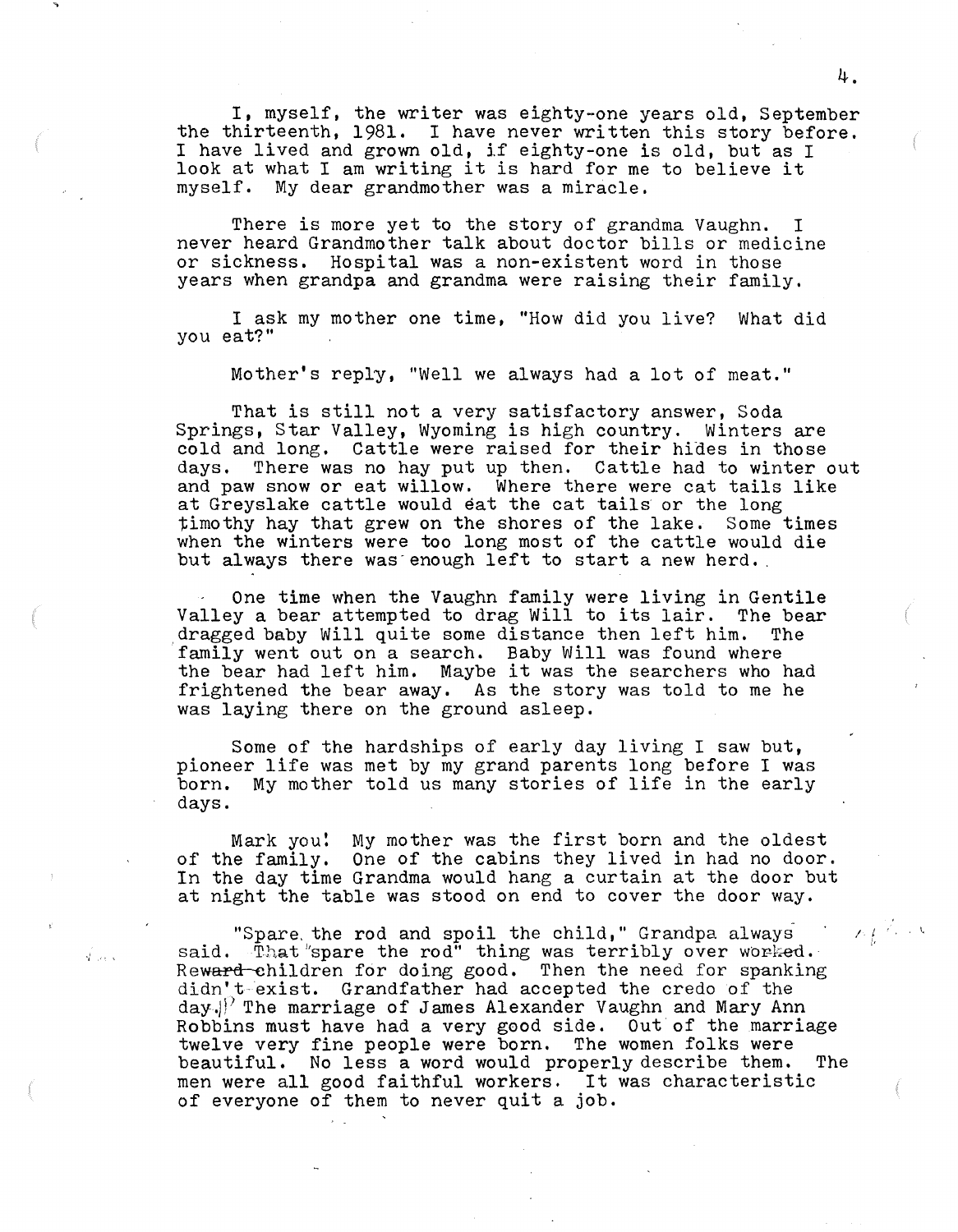The last born, Noel, was the first to die, in the influenza epidemic of 1918 and was barely twenty years old.

## CHAPTER II

My father came from a well to do family. The Grandmother on my father's side was a most remarkable woman. No more so or less than Grandma Vaughn but the circumstances were different. My father left home at an early age following Horace Greely's advice he went west to Soda Springs in Idaho. It was there at Soda Springs that he met my mother and was married.

Soon after marriage father Smith and mother moved away from Soda to Ogden, Utah. Winters were long in Coda Springs. Ogden had a much milder climate. My father prospered in Ogden and it was there the Smith family was born. My birth date was September the thirteenth, 1900.

In the year 1906 my father thought it would be good if the entire Vaughn family would move to Ogden. Ogden had been so good to the Smiths. Aunt Phoebe had married a very successful rancher so she stayed in Blackfoot, Idaho. Alex had taken up a homestead close to Blackfoot so he stayed with his claim.

The rest of the family moved to Ogden. Times were different then. The population of the United States was about a hundred and twenty-million then. Less than half of what it is now.

The move to Ogden was an epoch event for the Vaughn family just as it had been for the Smith family eight years earlier. Grandma and grandpa had bought a twenty acre fruit farm. There was a lot of work on a place like that and there were many hands to do the work.

I don't believe Grandpa enjoyed the work. After two or three years Grandpa went back to Blackfoot. Manuel labor was not his idea of what a man should do. I loved my grandfather. At some other time and in a different day· he might have shone like a star. If he could have been a teacher or a musician he would have done very well. As a laborer, he could not make himself do it.

Grandma and the family ran the farm. I was a child then and many a happy day I've spent out at Grandma's. In the summertime the place was laden with fruit. It was like going to the Garden of Eden to go to Grandma's.

Looking back now to be with her and watch her work was a beautiful sight. Wherever she went she had a half dozen kids trailing along, accepting her orders and scrambling to get the work done. To pick gooseberries, several would take stools, boxes, anything to sit on. We had to wear gloves to pick gooseberries because of the stickers. The family would surround a bush and we could talk as we picked.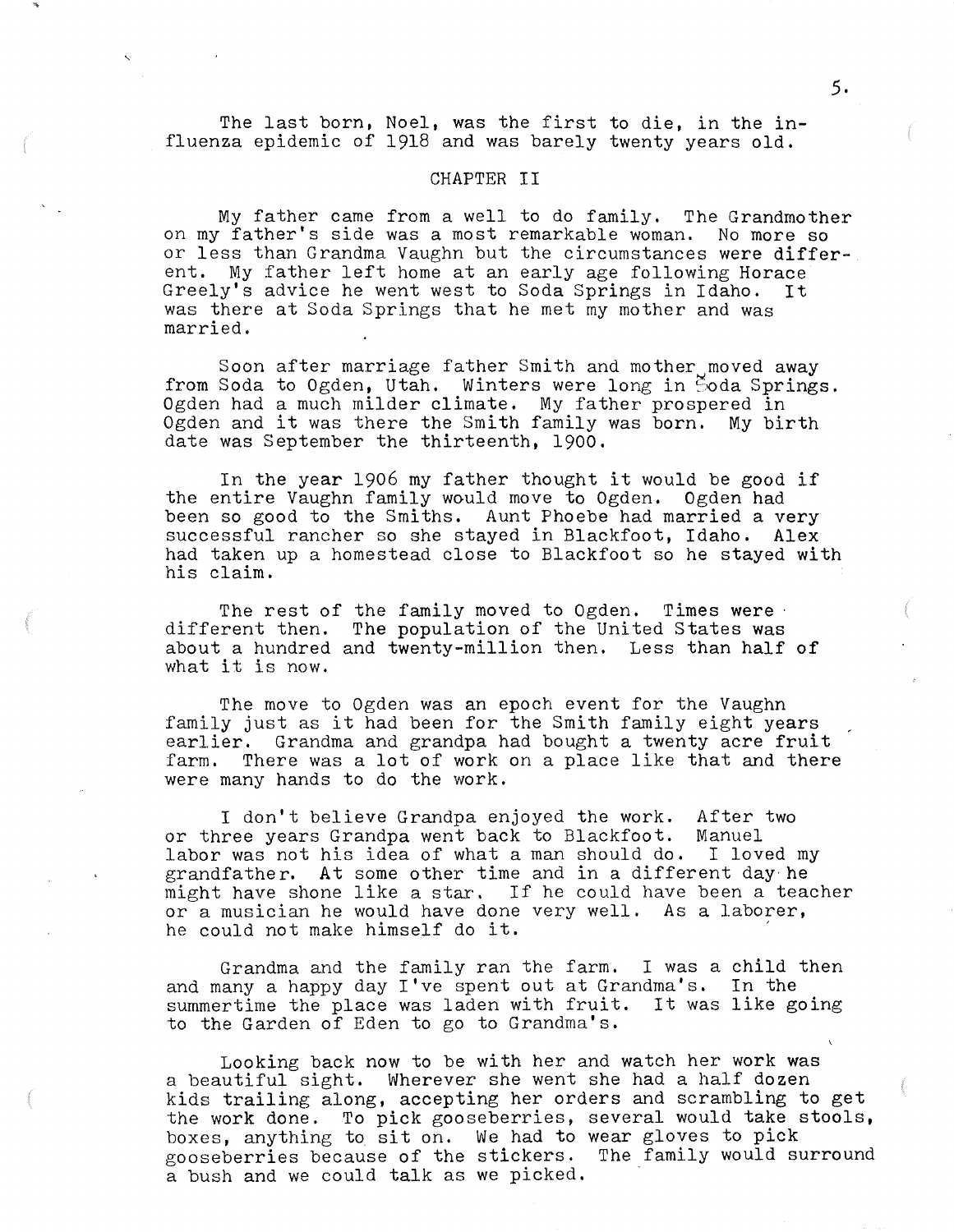Everything Grandma did was never done alone. There were always three or four or five went along. Looking back, it seems to me that was the secret of Grandma's successful life. She worked with her children. Grandma was not a driver. Grandma was a leader. May God bless grandma forever.

When the time would come to feed the chickens, that again was not a one person act. Always three or four went. Grandma would say, "You take that bucket of strawberry hulls," and to another, "You bring the scraps," and to another, "You go to the bin and get some wheat."

Grandma herself would carry a part of what it would take<br>ed the chickens. There were eggs to gather. There to feed the chickens. There were eggs to gather. were things we learned about chiekens. Chickens can't count. One egg or one little chick looks like just as many as a nest full or a whole brood. Another thing a china egg or a smooth rock of about that size or a door know will satisfy a hen.

During the summer m0nths there was the peddeling wagon that figured in the deal. I have told of picking gooseberries. They had to be sold, That was a daily chore. Grandma and three or four others would load the wagon with berries and or apples, cherries, peaches, tomatoes, whatever was in season. Then Grandma and three or four others would go into town and peddle the fruit from door to door.

Peddling was enjoyable work. Almost every household would buy. It usually did not take more than a couple of hours to sell whatever was in the wagon.

I've herd Grandma talk about the days work. She would say, "Many times we would come home with twenty dollars."

Life in Ogden was so much different than the Vaughns had ever known. In the higher elevations where they has always lived the only fruit they ever got was sundried peaches or apricots. Now they had many kinds of fruit in abundance. More than that, they owned a home.

I remember one dinner time, I was at the table sitting next to Roy. It was in tomato season. Uncle Roy had filled his plate with tomatoes. I thought it was the serving plate, so I started to take some of the tomatoes from Uncle Roy's plate. Of course I got stopped and a much larger platter of sliced tomatoes was set before me.

Years went on, I'm not sure how many. Maybe four years. In a growing family the younger ones go to school. The farm would provide work in the summer time but there wasn't much to do in the winter. The older boys began to find jobs. Uncle Will married and with his wife, they set up their own home. Guy went to work for my father in the jewelry store.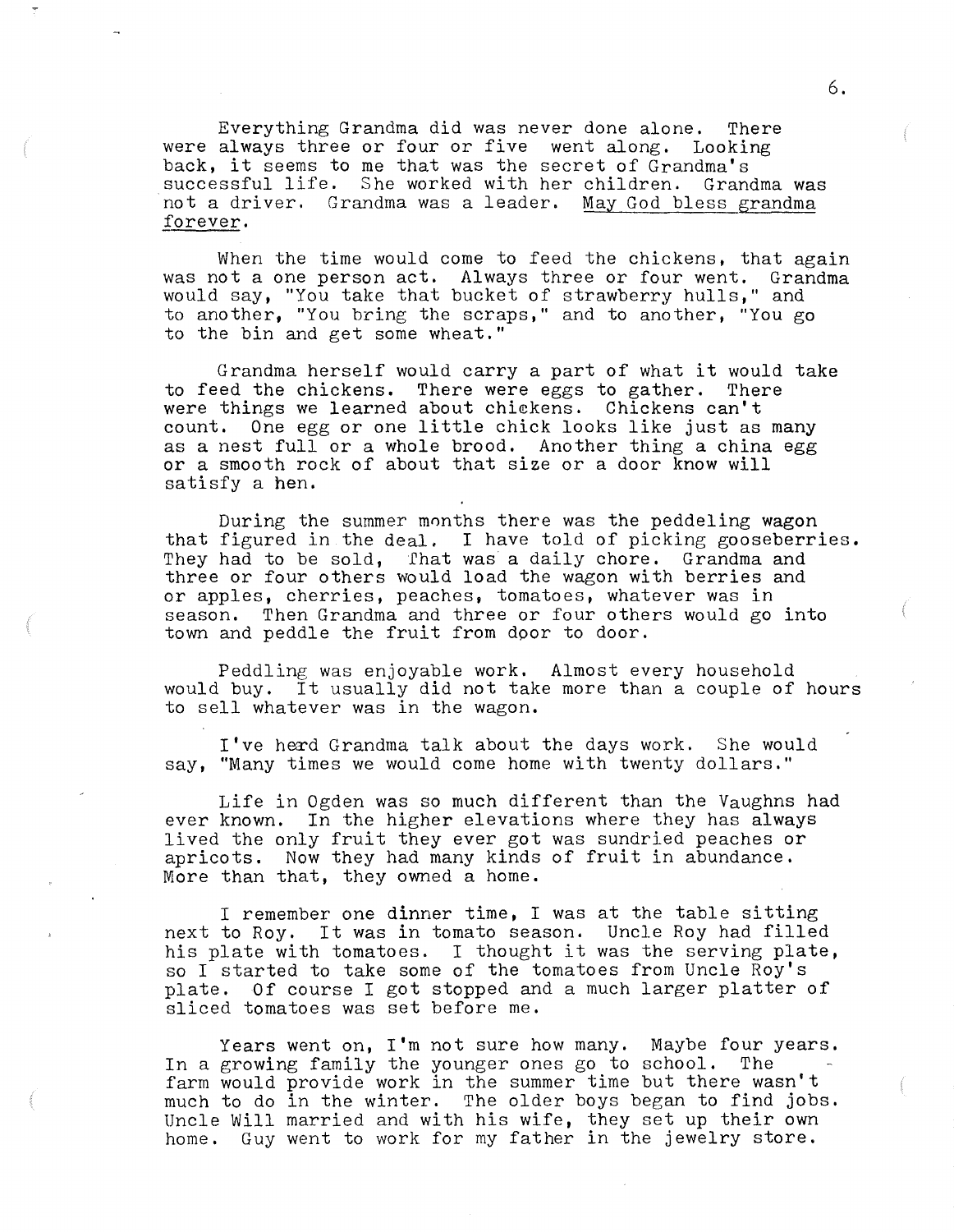Guy worked thirteen years for Dad. The war came on and Guy was called away by the Army. When he came back from the war he resumed his job with my father. He married a beautiful red head. They had one daughter, Virginia. She has grown up and married and lives now in Gooding, Idaho.

Living on the fruit farm and the abundant living a farm provides was probably the happiest days of Grandma's life.

It could be said that Grandfather was not much of a provider. I'm not sure that would be fair. To be rooted out of your home and go off to war at fifteen. Then come back to where he thought home was, only to find that every sembleance of a home had been obliterated, There wasn't much he could do but to follow the voice of the day, "Go west young man and grow up with the country."

Grandma came from good stock and she showed it both in her looks and in her deeds. Grandpa must also have come from good stock and as I write along I'll try to tell all I know about my grandfather. And again to remind my reader that this story is five generations long.

When you think of the west before the railroad was built it offered problems that were not easy to meet.

About the only tools available were an ax, a hammer and a shovel. They had to be freighted from the east because there were no factories in the west. Before the coming of the railroad everything had to be made out of the material at hand.

If a man wanted to buil $\mathcal{C}$  a house there were none of the material we have in such abundance today. Cement for a foundation certainly was not to be had. Houses and barns were built on rocks. The wood part of the structure was poles or logs shaped with an ax.

When the Morman people came to the shores of the Great Salt Lake there were, in that party, people who had learned many skills. The message Mormanism taught was that everyone must work. That was not first the message. Love of God must always come first. To quote from the Apostle Paul, "He who does not provide for his family is worse than an unbeliever."

To love God a person must obey His commandments. The writings of the Apostle Paul would naturally come within the scope of the meaning of "Love of God".

Just why this young married couple chose to leave the Salt Lake Valley and go into a much colder country this writer does not know. Many others did the same thing. If writer does not know. Many others did the same thing. a reason had to be stated I suppose it would be, following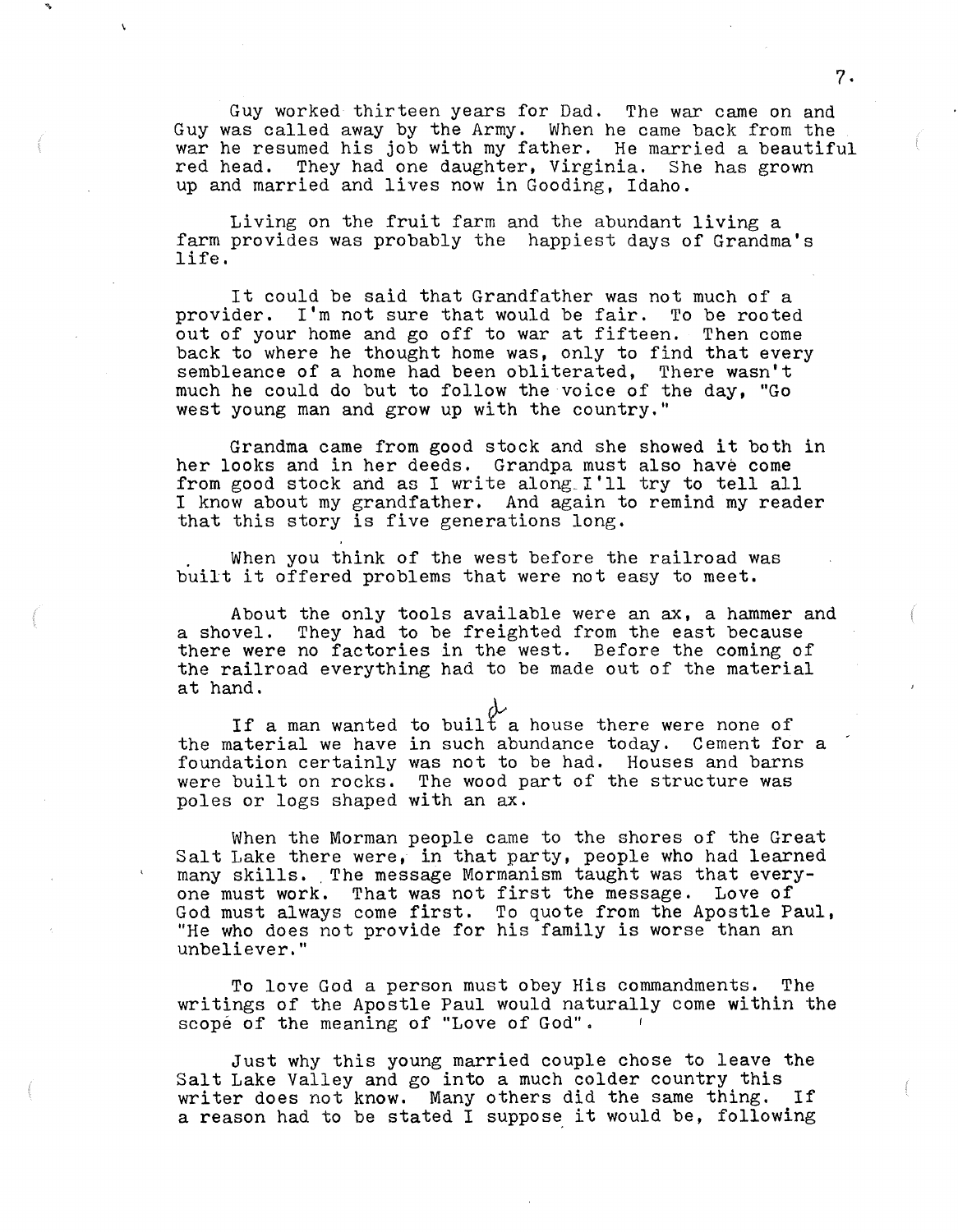opportunity. All western land is not productive. Most of the western land has to be irrigated. Even to this day most of the western land has to be classed as range land. It is unfenced and useable only to graze cattle or sheep. The land around Soda Springs and on north from there for a hundred miles is excellent grazing land.

In this high country the early day cattleman had the problem of the predator killing their livestock. Predator meant the wolf, the cougar, the bear and the coyote. The government in its wisdom sent men out to capture or destroy these kinds of animals. During World War One a special effort was made. The population had grown to the point where if people were going to have food to eat the cattle and the sheep would have to be protected. The timber wolf was entirely eliminated. The bear numbers have been reduced. I have written where a bear dragged Uncle Will off and would, probably have eaten him if it had not been for the vigilant care of the rest of the family.

In this present day when so much of our population has moved into the safety of the city a new breed of people have<br>come into being. They could be properly called, "Wild come into being. They could be properly Lifers." Their objective is to protect the wild life. The cattleman and the sheepman have become the object of their innuendos. Some times they are termed a small inconsequential<br>group. They are going so far as to try to reestablish the They are going so far as to try to reestablish the timber wolf.

These are incidents of life in the early days when Grandpa and Grandma Vaughn were trying to make a living and a homeland for their children and succeeding generations.

Grandma lived the most of her life and never knew what inside plumbing was. Hot water faucet was no part of her life. Most of the time a pump and shallow well were the source of their water. To wash the face and hands at noon time a person would go to the stove and pour into the wash pan so much hot water then to the water bucket and add some cold water then to the wash stand and wash his hands and face. Usually after the washing the water was thrown out the door.

That was not a hardship. To wash the hands and face, no matter how laborious the task is a pleasure and a joy. The coal oil lamp was held in the same esteem. It was a light in the darkness. The coal oil lamp had an advantage the electric light doesn't have.

In the evening the coal oil lamp was set on the table. Then we would gather around the table. Some wrote letters, some read, some talked, some listened. Whatever a person liked to do.within the boundry of the table, that is what he was privileged to do. Every evening after lamp lighting a family gathered together. It has the very wholesome effect of drawing a family together. Maybe there was more love, one for another in those days.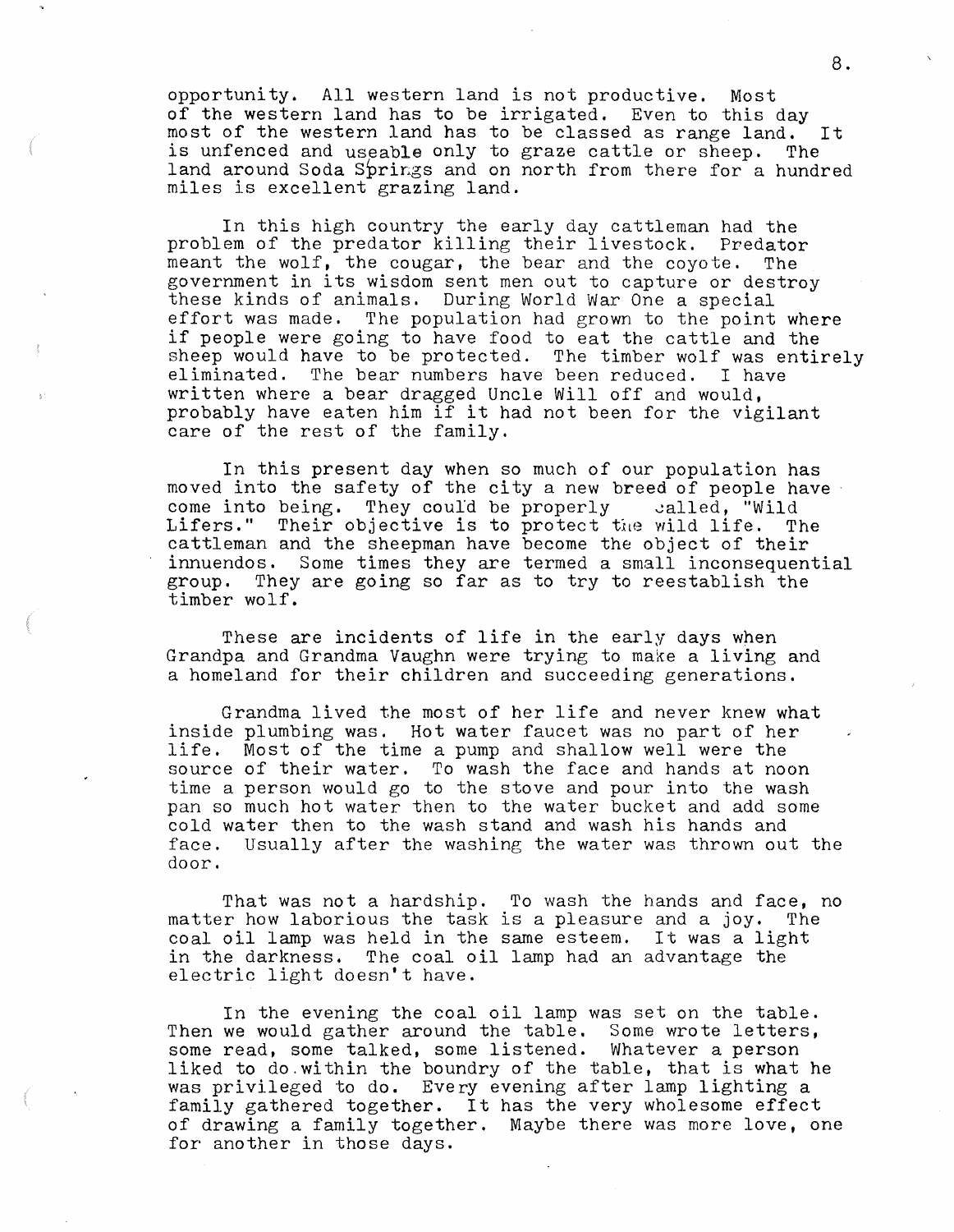## CHAPTER III

So far this writing has been about the physical problem of the early day pioneers and how they provided food for themselves and for their children, and how they kept a roof over their heads.

Surely the Morman missionaries the church sent back to countries across the sea, England included, must have been a factor in the Robbins family coming to Utah. Grandma's sister Caroline joined the Morman Church. She had a more pleasant life than Grandma Vaughn or the other sister Sarah.

Just how grandma managed to give birth to twelve children and raise them all. Never having lost a single one. Clothe them, feed them and keep them warm against all the adversities that came against them.

How they managed the doctor part of child raising. What I've written so far is only half of the problems of life that the Vaughn family met and mastered. Of the twelve children, eleven of them were good productive citizens. These last two or three sentences and the next two or three have been written before. The Twelfth child, Noel, a boy died in the flu epidemic of 1918. He was about twenty years old. All eleven of the Vaughn children lived good long, productive lives.

Education and how did Grandma or Grandpa and Grandma together manage to get an education for their children. They were all well versed in the Bible. Mary, the writer's mother knew the Bible as well as anyone ever learned to know the Bible. My mother learned to write. Almost a lost art but she could write a beautiful hand. Mother could recite many poems.

Here is a poem mother taught me. I have it in my scrapbook. Mother wrote it in her beautiful Spencerian hand.

> I met God in the morning, When the day was at its best, And his presence shone like sunshine, With H1s glory in my breast.

Now I think I know the secret Learned from many a weary way You must meet Him in the morning If you want Him through the day.

There were other family members who had an education and abilities. Aunt Phoebe, the second in the family was like educated and able to teach her children same as my mother.

If Grandma or Grandpa had a church affiliation I hever heard them speak of it. When the Vaughn family moved to Ogden, Utah they all joined the Baptist Church. It was there they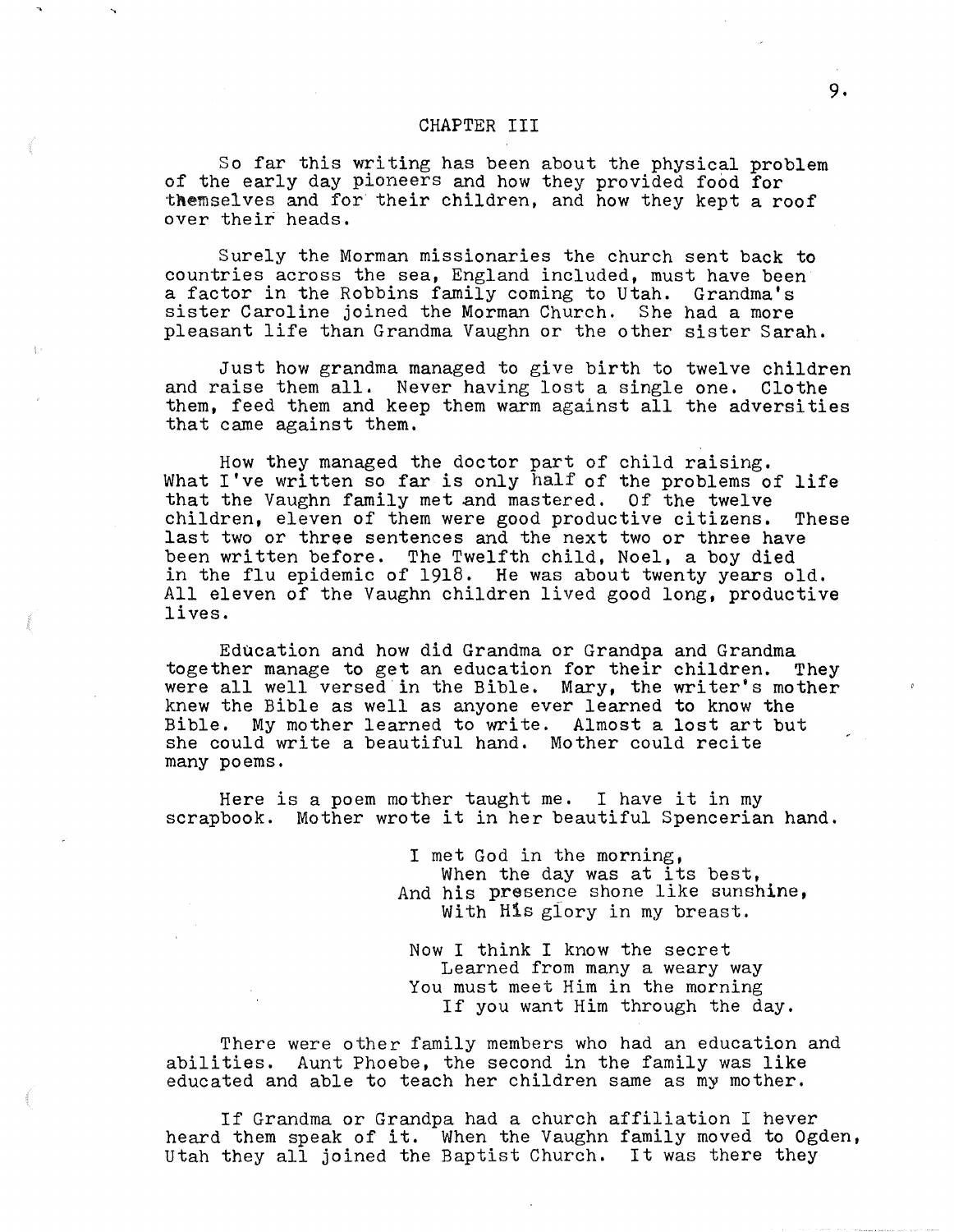were baptised. I can remember them making their baptisimal gowns. They put lead weights on the bottom of the dress. They put lead weights on the bottom of the dress.

They are all gone now but their progeny lives on there in Ogden. Many of the wives and children still attend the First Baptist Church. Other of the decendents have joined other churches.

Year later after the Vaughns had established themselves in Ogden, Grandpa's relatives came west from Missouri and visited. I remember them when they stayed at our house. The names of two young women were (I think) Bessie and Lula<br>Nickerson. Lula married soon after their visit. That must Nickerson. Lula married soon after their visit. have been before the war. Bessie came west several times. She taught school in Gentile Valley and stayed at Aunt Phoebe's place. I was working for my uncle. In that day the hired help and everybody lived in the same house. A man came from Blackfoot with his wife. They drove, a team and wagon with their household goods. A hundred mile journey.

When they finally got to the ranch the man was so sick he could hardly climb off the wagon. He died with the influenza a day or two later. The Hansens took him into their home and gave them their own bedroom. There were their home and gave them their own bedroom. several living inthe house then but not a one took the flu.

They were a Morman couple. When the man knew he was going to die he asked for the Biship to come and administer to him.

Life goes on, there is much more to write. In the eighty one years that I have lived, there have been many changes come to this land we live in. The hundred and sixty year period would take in most of the steam locomotive, railroad and the electric light time. Never in all history has so much change come to a people. Are we children of destiny or is there many wonderful things yet to happen?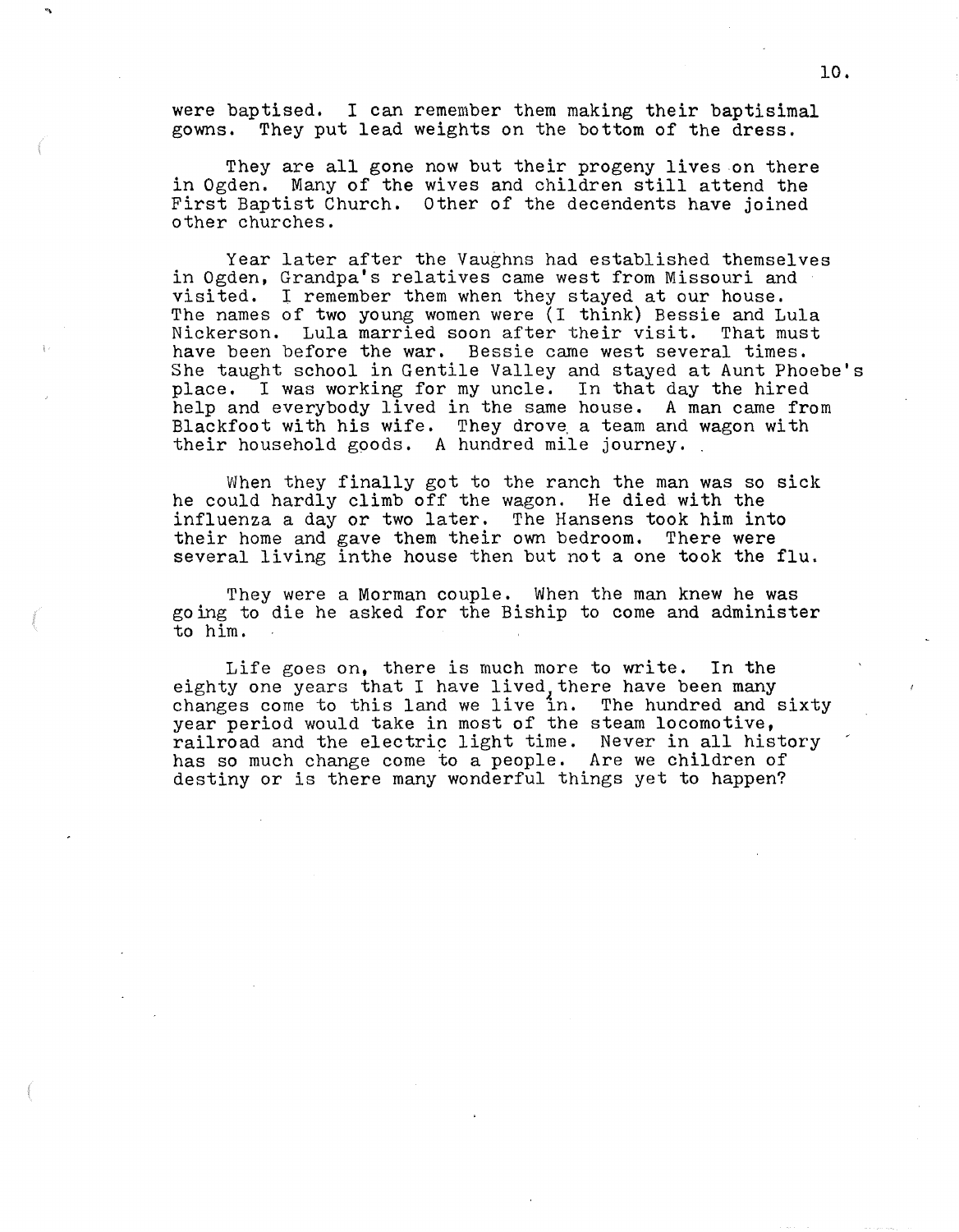## POST SCRIPT

As a postscript to the story of my maternal grandfather and grandmother, there are some observations that could be made. The most obvious is that war is a terrible thing. There are no rules to conduct a war by. Except maybe one. Show no mercy. The South suffered terribly in the Civil War or as the Southland chose to call it, "The War Between The States."

Ideals, morals, rules of conduct we are taught and teach are abandoned for the time of the war. Anything to make the maximum of uncomfortableness for the opponent is the rule. Love your enemy becomes, hate your enemy or kill your enemy.

When a state of war is carried on like the, "War Between The States," for four years the temporary tends to become permanent. Ideals, morals, peace, mercy, love, and kindness all tend to be forgotten, both for the victor and for the vanquished. War is the abandonment of common decency.

This is the way my grandfather taught my mother and I am setting down on this page the teaching of my mother. If Frank and Jessie James, her father and others found themselves without a home and without a way of life and in the land where law and government had been destroyed they were indeed faced with a problem of survival.

The escapades of the James boys, to them was a continuation of the war. It was doing the thing they had learned to do in the time of war. After their time of outlawrey. both Frank and Jessie James married and went west to Colorado hoping to re-establish themselves, raise a family and live in peace. Jessie had three children at the time of his death.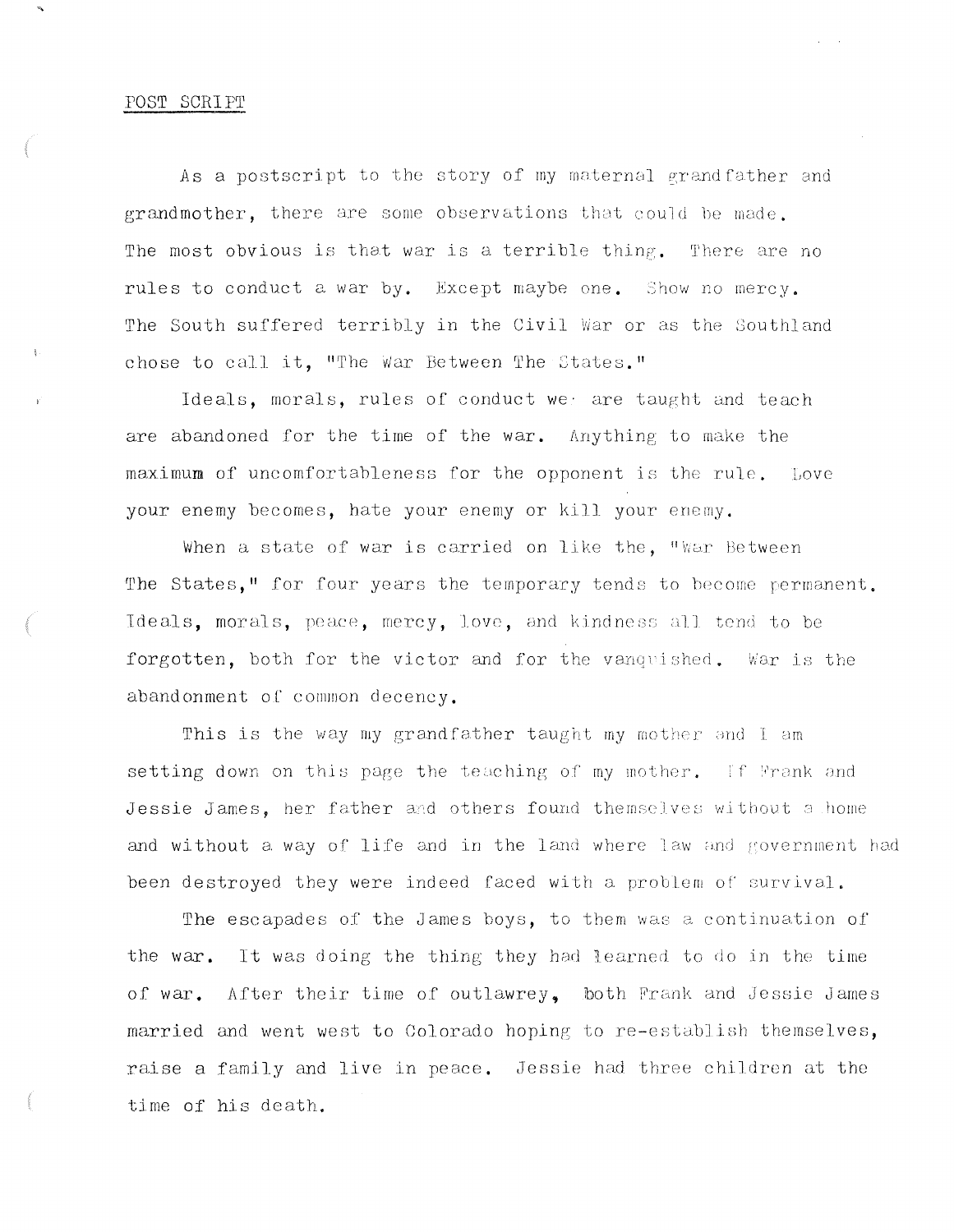The government had offered a reward, dead or alive, for him and it was in Creed, Colorddo where he was shot by a new breed of justice called the bounty hunter.

I don't know of anyone who would be more of an authority on the doings of the James boys than my mother. My mother loved her father. She knew him as a good man and father. Mother didn't attempt to say that some of the escapades were less than true. It was a time of uncertainties, a time when it was hard to tell the good from the bad. In the short time the so-called James gang were doing their misdeeds they could not possibly have done all the things that was blamed onto them. Nor could real---criminals abandoned that way of life so easily or so quickly.

Happily those days are all behind us and we Americans have emerged a great United States of America.

Abraham Lincoln's objective stand as the final outcome of the war. "The Union Must Be Preserved."

"With malice toward none. With charity toward all, let us finish the task we are in."

These are the thoughts of an eighty-one year old man. I'm sure younger people have newer and different thoughts. The "War Between the States" has been over for more than one hundred years. There have been bigger and more terrible wars since the time of 1861-1865. It has always been a hope that war would be no more. It still is a hope. It may be - - some good day it will be an accomplishment.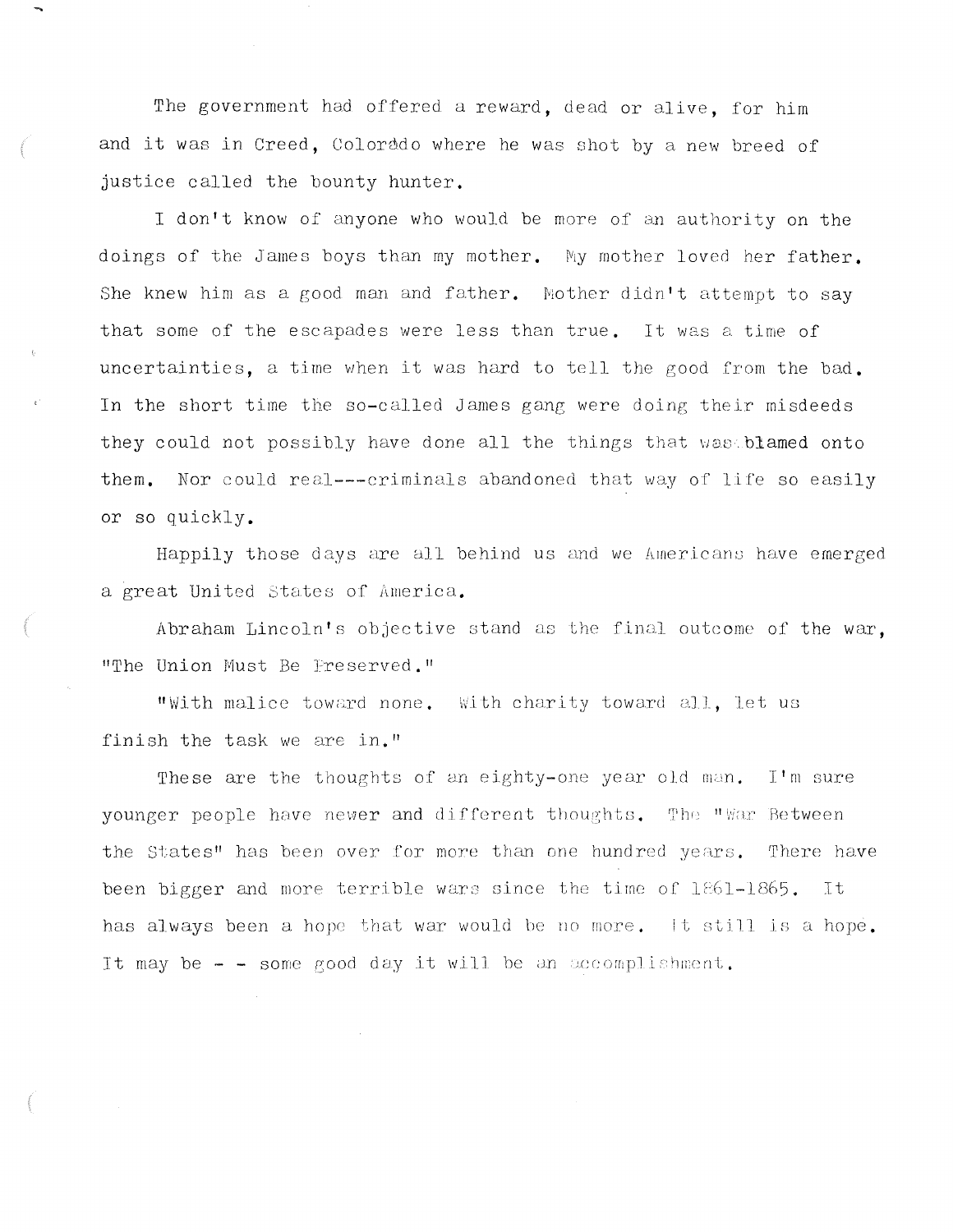$\int_0^T$ 

 $\label{eq:2.1} \mathbf{E}^{(1)} = \mathbf{E}^{(1)} \mathbf{E}^{(1)}$ 

 $\label{eq:1} \begin{aligned} \frac{1}{\sqrt{2}}\mathbf{E}[\mathbf{E}^{\text{max}}_{\mathbf{p},\mathbf{p}}] \\ &\qquad \qquad \times \mathbf{E}[\mathbf{E}^{\text{max}}_{\mathbf{p},\mathbf{p}}] \\ &\qquad \qquad \times \mathbf{E}[\mathbf{E}^{\text{max}}_{\mathbf{p},\mathbf{p}}] \\ &\qquad \qquad \times \mathbf{E}[\mathbf{E}^{\text{max}}_{\mathbf{p},\mathbf{p}}] \\ &\qquad \qquad \times \mathbf{E}[\mathbf{E}^{\text{max}}_{\mathbf{p},\mathbf{p$  $\label{eq:2.1} \frac{1}{\sqrt{2\pi}}\sum_{i=1}^n\frac{1}{\sqrt{2\pi}}\sum_{i=1}^n\frac{1}{\sqrt{2\pi}}\sum_{i=1}^n\frac{1}{\sqrt{2\pi}}\sum_{i=1}^n\frac{1}{\sqrt{2\pi}}\sum_{i=1}^n\frac{1}{\sqrt{2\pi}}\sum_{i=1}^n\frac{1}{\sqrt{2\pi}}\sum_{i=1}^n\frac{1}{\sqrt{2\pi}}\sum_{i=1}^n\frac{1}{\sqrt{2\pi}}\sum_{i=1}^n\frac{1}{\sqrt{2\pi}}\sum_{i=1}^n\$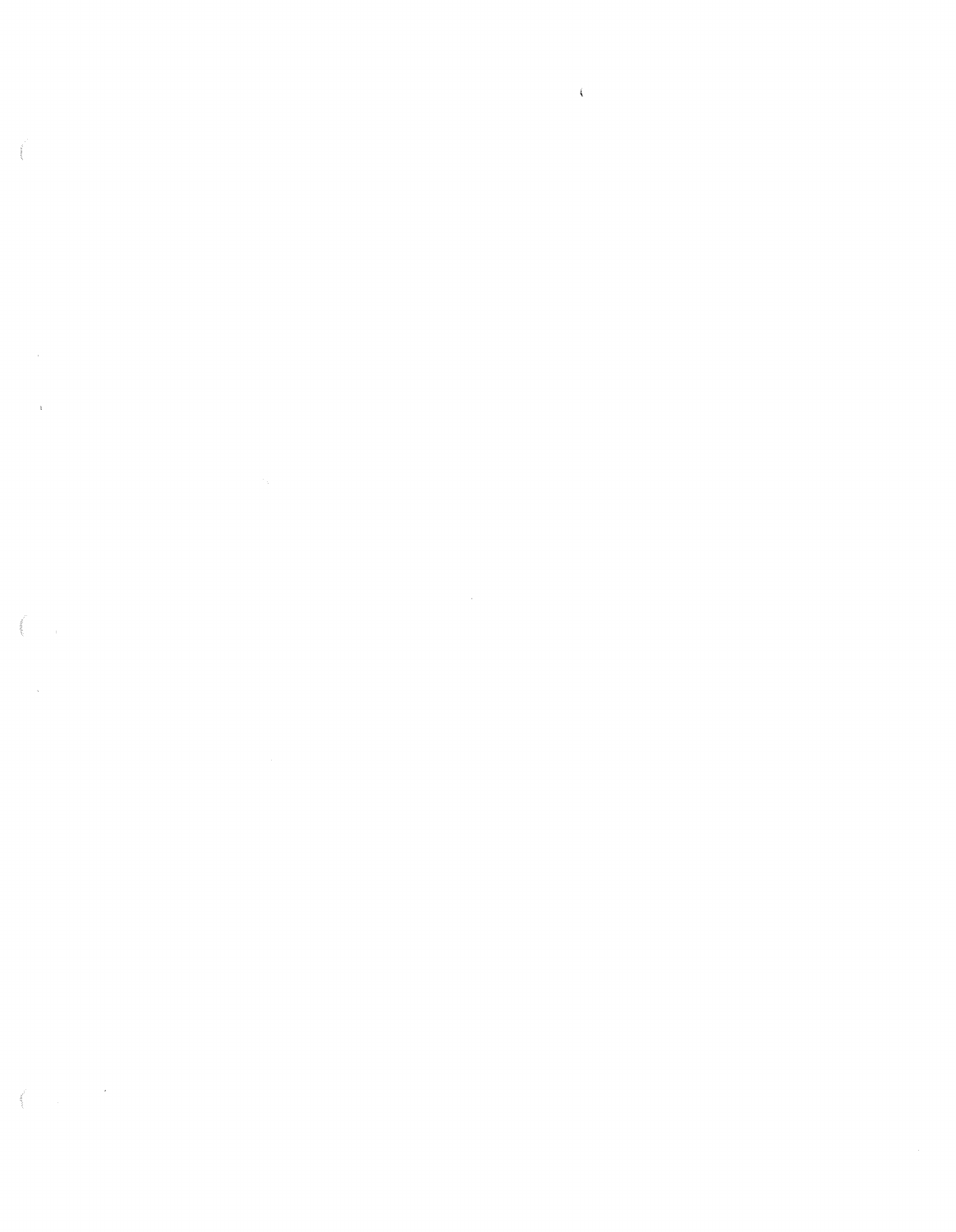$\label{eq:3.1} \int_0^{\xi^2}$ 

 $\label{eq:2.1} \mathcal{L} = \frac{1}{2} \sum_{i=1}^n \frac{1}{2} \sum_{j=1}^n \frac{1}{2} \sum_{j=1}^n \frac{1}{2} \sum_{j=1}^n \frac{1}{2} \sum_{j=1}^n \frac{1}{2} \sum_{j=1}^n \frac{1}{2} \sum_{j=1}^n \frac{1}{2} \sum_{j=1}^n \frac{1}{2} \sum_{j=1}^n \frac{1}{2} \sum_{j=1}^n \frac{1}{2} \sum_{j=1}^n \frac{1}{2} \sum_{j=1}^n \frac{1}{2} \sum_{j=$ 

 $\sim$ 

 $\label{eq:2.1} \frac{1}{\sqrt{2}}\int_{\mathbb{R}^3}\frac{1}{\sqrt{2}}\left(\frac{1}{\sqrt{2}}\right)^2\frac{1}{\sqrt{2}}\left(\frac{1}{\sqrt{2}}\right)^2\frac{1}{\sqrt{2}}\left(\frac{1}{\sqrt{2}}\right)^2\frac{1}{\sqrt{2}}\left(\frac{1}{\sqrt{2}}\right)^2\frac{1}{\sqrt{2}}\left(\frac{1}{\sqrt{2}}\right)^2\frac{1}{\sqrt{2}}\frac{1}{\sqrt{2}}\frac{1}{\sqrt{2}}\frac{1}{\sqrt{2}}\frac{1}{\sqrt{2}}\frac{1}{\sqrt{2}}$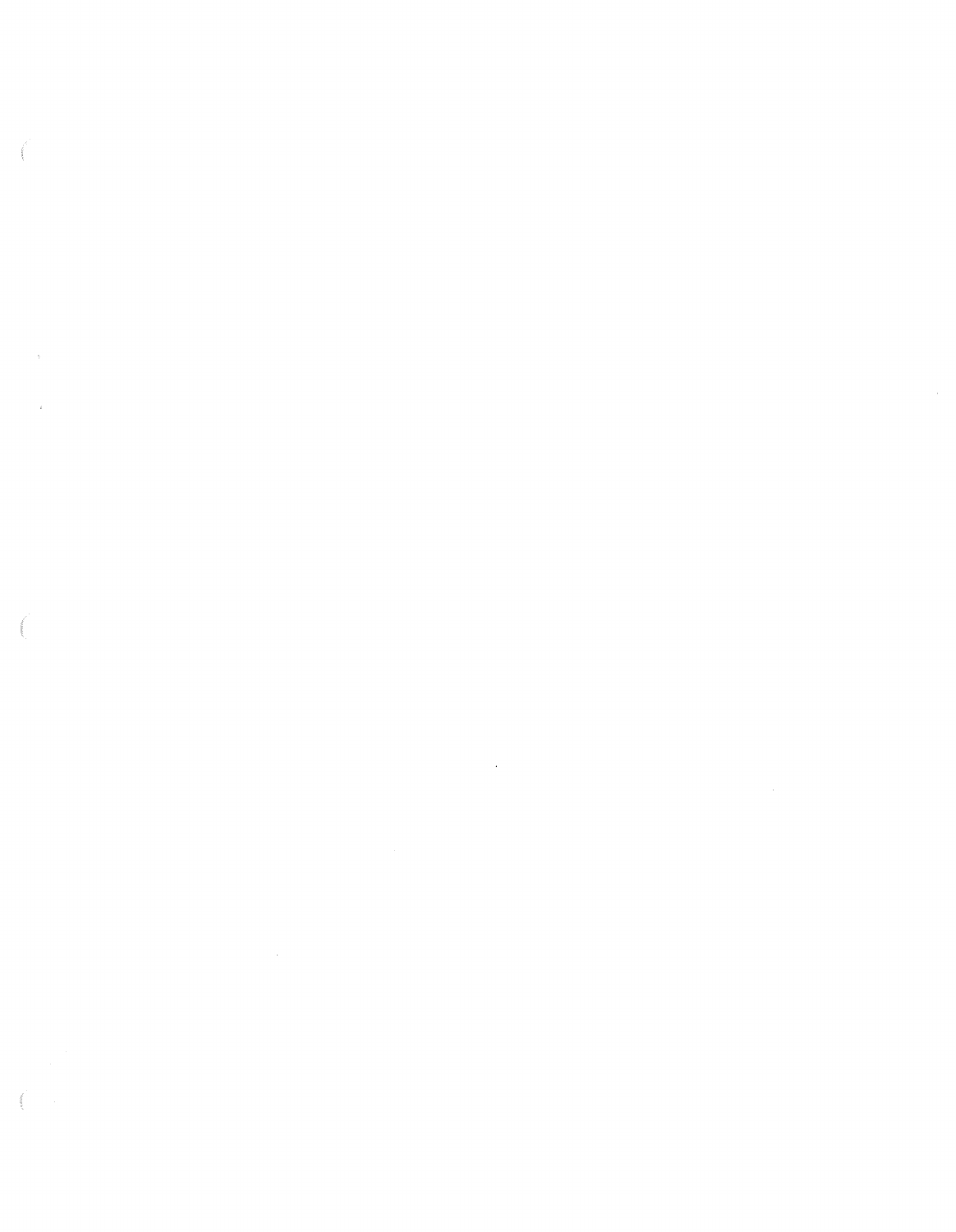## SPANISH CIVIL WAR 1937-1939

There was an incident that happened in my lifetime that illustrates a lesson worthy of reviewing and thinking upon.

"Vanities of vanity," saith the preacher, 'All is vanity and a striving after the wind." Ecclesiastes 1:1

Those words were written at the behest of Solomon after many years of thought on the purpose of life.

Spain was one of the last countries in Europe to change from a kingdom to a representative form of government (if indeed it has changed.) In the year, about  $1935$ , an ambitious colorful personage named Francisco Franco came into a place of political influence and power.

He had considerable support from the Spanish population who had wearied of a monarchy and thought a change would be for the better.

This is not unusual thinking. As long as there have been governments of any kind and heads of state there have been other men who wanted the head job. Some men have been good leaders and the country has prospered. Some leaders have been bad and their country has suffered. More often it has been just a change, not better nor worse.

Francisco Franco, like so many political figures, promised wealth to everyone who would give him their support. Political figures are not always wise or good men. Just as often they are arrogant rascals.

In Franco's time, the years 1936-1938, Spain engaged in a bloody civil war. Like all wars and especially civil wars it was a terrible conflict. To add to a bad conflict in Spain, there was a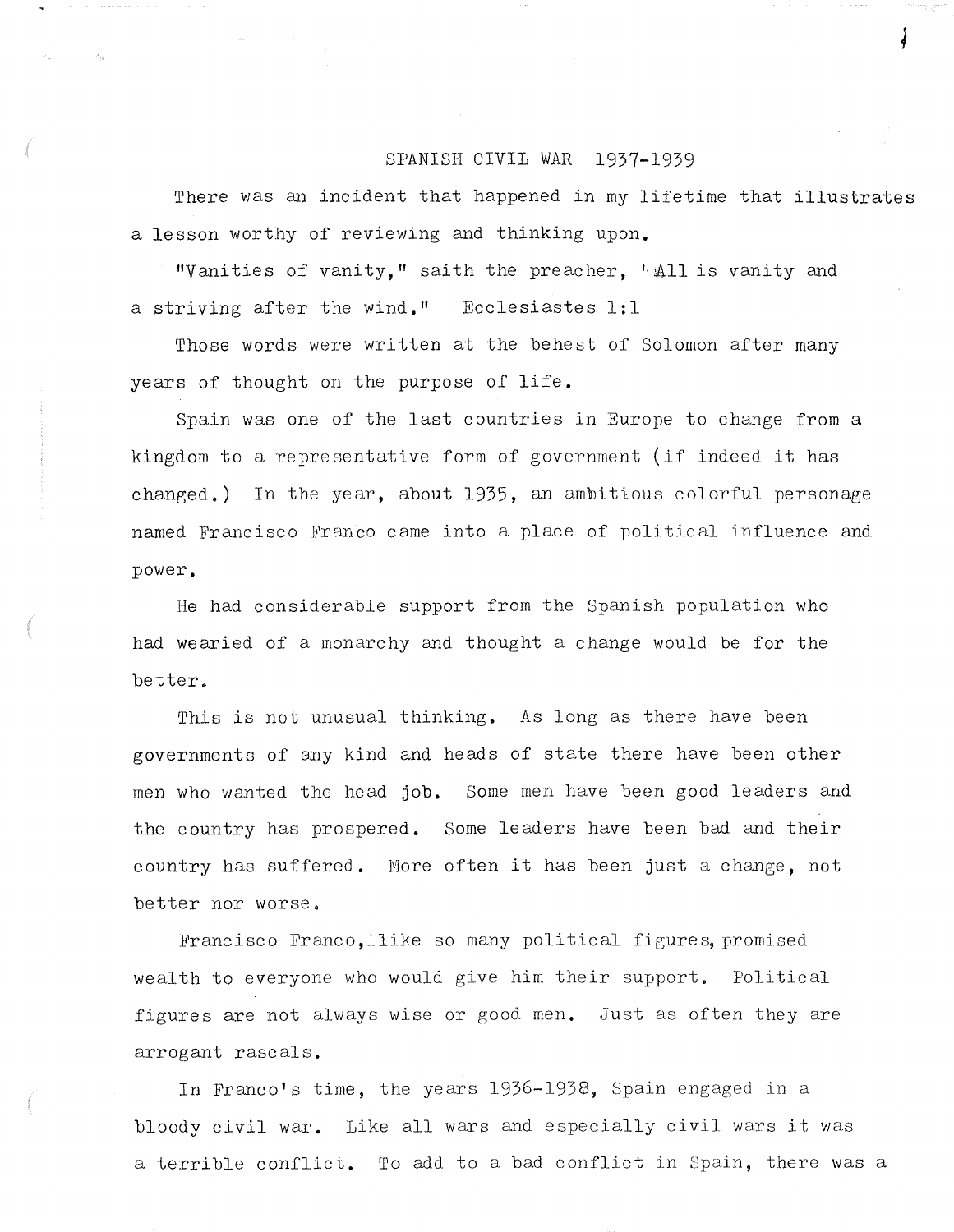rising scoundrel in Germany who was making plans for a great war of his own, Adolph Hitler. Hitler had no great love for Spain but he was building some new and powerful war machines. His plan was to furnish a considerable number of these machines to Franco to see how effective they were in combat. Hitler seemed to like to be a part or the leader in any act of carnage.

The Iberian Peninsula is quite a large parcel of land. Almost as large as France, about half the size of Germany and it has a large population.

The Spanish Civil War raged on for two years. Brother pited against brother, families divided to the point of killing each other, love turned to hatred and outsiders furnishing the machines of war so that they might have the fun of a spectator.

Finally after two years of battles and showers of hate, the Franco forces emerged as the victors. In a war no one knows many lives are lost but it is estimated that two million people met a violent death. Exhaustion ended the war and victory was given to Franco.

Franco was in his middle years at the time. He ruled Spain with an iron hand for thirty-five years. Anyone who dared oppose him or showed a potential for leadership was immediately'nut to death. At the end of the thirty-five years the ravages of time were creeping into his frame. He could no longer stand the pain and strain of being head officer in the government of Spain. He knew he would have to relinquish the affairs of state to a younger man. Who should he appoint to take his place.

Through the heyday of his rule he had not allowed anyone to show a potential for leadership. Now he must lay down the cudgel and the bow; but to whom.